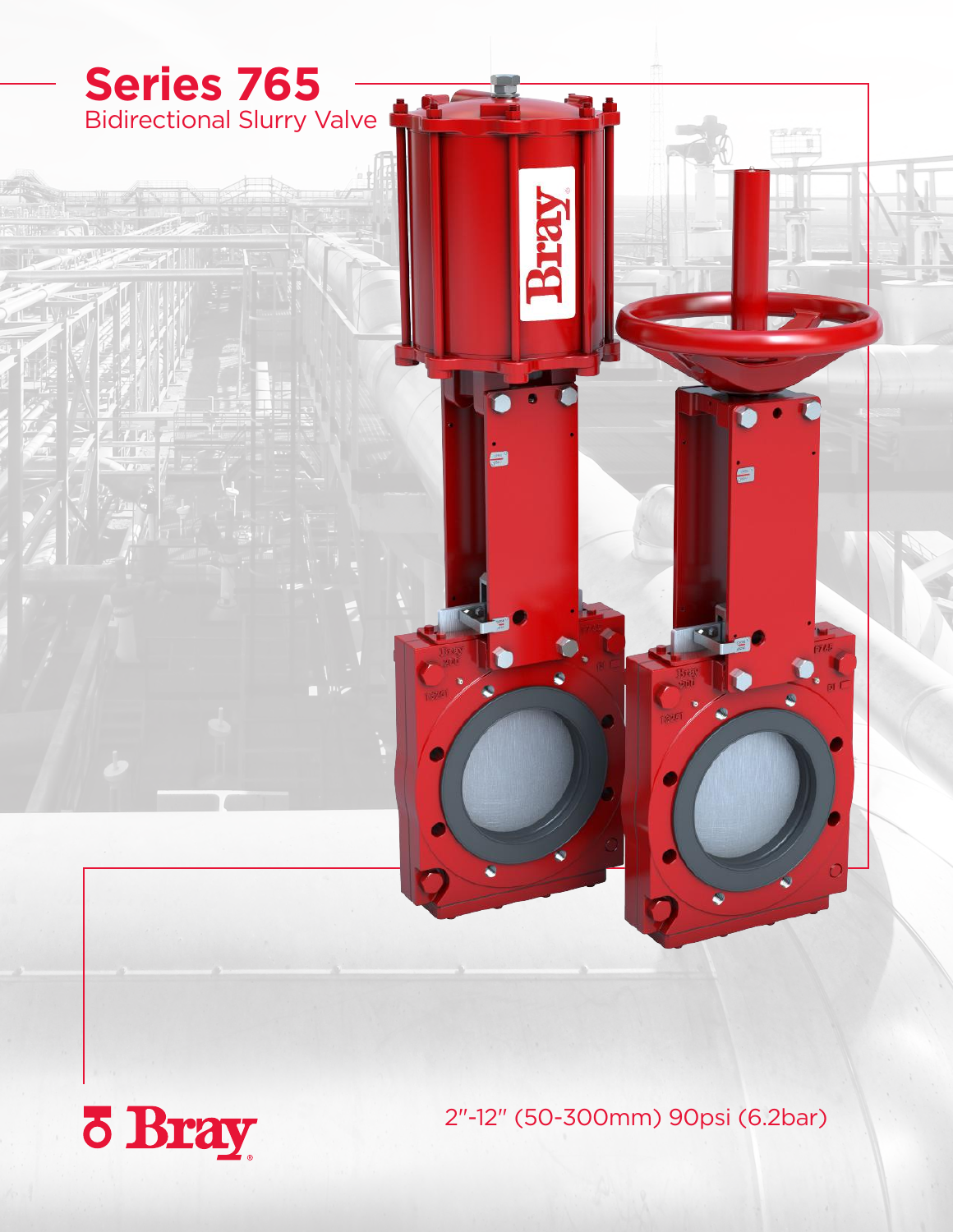# Bidirectional Slurry Valve **Series 765**

The Bray Series 765 is a bidirectional slurry valve, designed for demanding slurry applications. Twin elastomer seats and push-through gate design facilitate self-cleaning and prevent media build up.

The durable ductile iron body is offered in a compact wafer style. When fully open, the valve bore offers no resistance to line media.

- **1** Designed for easy, quick conversion between manual and pneumatic actuation. Featuring a lubricant injection port for continuous, smooth operation with minimal maintenance.
- **2** Secondary wiper seal extends gate life and prevents discharge from top of valve.
- **3** Metal-reinforced, elastomer sleeves provide energized, zero leakage shutoff in both directions.
- **4** In the open position, the energized sleeves shield all metal components from direct contact with the flowing process media.
- **5** Robust gate available in a wide range of corrosion resistant alloys to suit the application.
- **6** Unrestricted flow path with minimal pressure drop achieved through full port valve design for extended sleeve life.
- **7** Ample clearance for push-through allows complete gate closure.
- Compact wafer body allows for easy installation **8** and is drilled and tapped to ASME B16.5 CL150 flange patterns as standard. Other drilling options available upon request.
- Drain plate with tapped purge ports is optional, allowing for safe discharge of media and easy flush water connection. **9**
- Protective rod boot/stem cover is standard on all sizes. **10**
- Upper stem protection is standard on all sizes. **11**

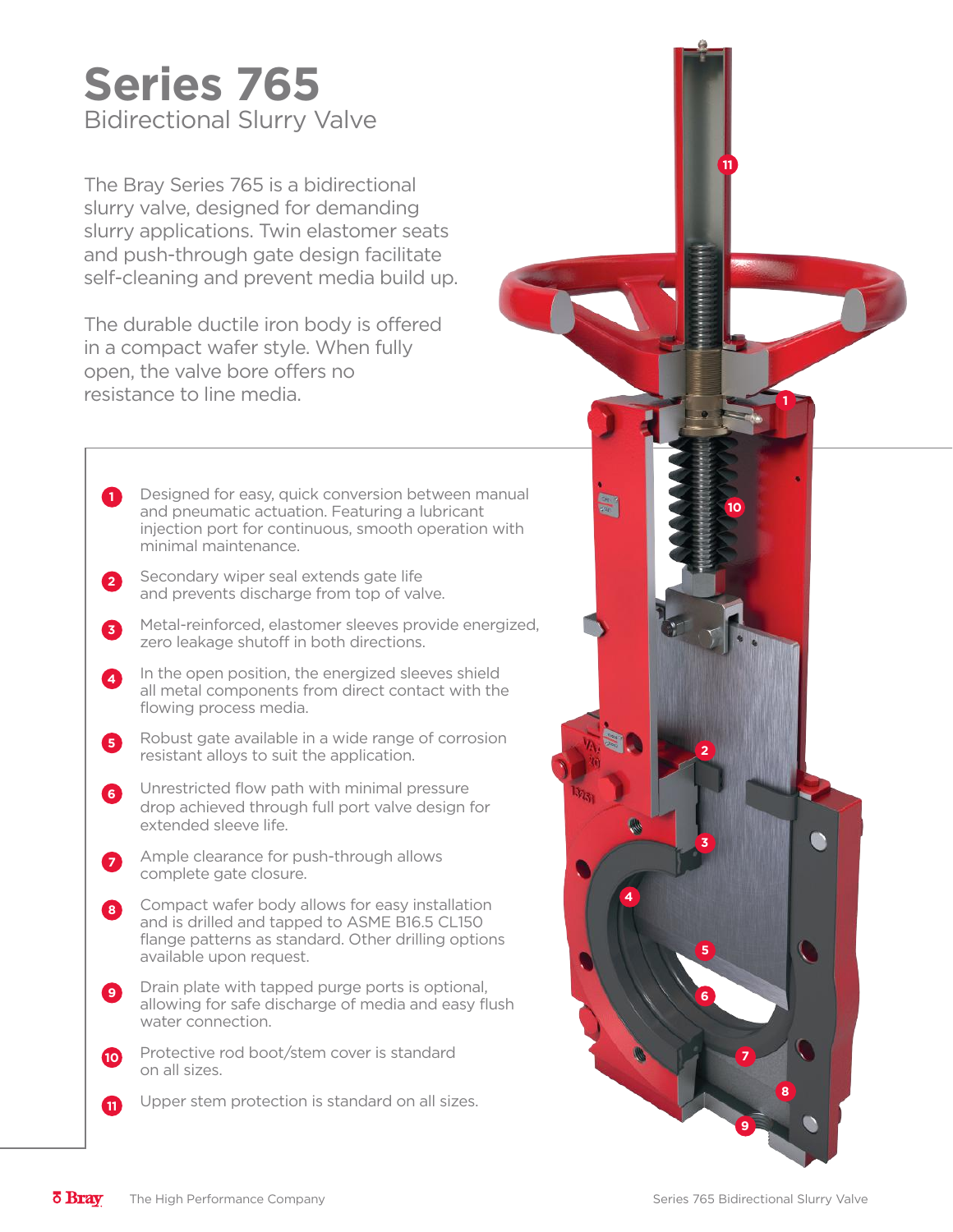## **Standard Construction**

## **Gate Options**

Monel®

| <b>Body</b>          | Ductile Iron   |  |  |  |  |
|----------------------|----------------|--|--|--|--|
| Gate                 | 304            |  |  |  |  |
| <b>Seat</b>          | Natural Rubber |  |  |  |  |
| <b>Stem</b>          | 304            |  |  |  |  |
| <b>Wiper Support</b> | Carbon Steel   |  |  |  |  |
| <b>Wiper</b>         | <b>FPDM</b>    |  |  |  |  |
| <b>Topworks</b>      | Steel          |  |  |  |  |

## 316 Stainless Steel 317 Stainless Steel SAF 2507 Duplex SAF 2205 Duplex 17-4PH Stainless Steel Hastelloy® C

## **Actuator Options**

| Direct Mounted<br>Handwheel - Standard (2"-10") |
|-------------------------------------------------|
| Bevel Gear - Standard (12")                     |
| Pneumatic                                       |
| Hydraulic                                       |
| Flectric                                        |
|                                                 |

## **Seat Options**

|             | Nat. Rubber -60°-165°F/-51°-74°C |
|-------------|----------------------------------|
| <b>FPDM</b> | -65°-248°F/-54°-120°C            |

#### Additional material options may be available upon request. Consult factory for availability.

## **Specifications & Standards**

Size Range 2" to 12" (50 - 300mm) Pressure Rating 90psi (6.2bar) Body Style Two-piece bolted (Wafer)

| Design         | Manufacturer Standard |
|----------------|-----------------------|
| Testing        | Manufacturer Standard |
| Face-to-face   | MSS SP-81             |
| Certification, | Canadian CRN          |
| Drilling*      | ASME B16.5 CL150      |

\*Additional drilling options available. Consult factory for availability.

| <b>Dimensions</b>      |            |              |              |               |              |               |               |              |              |
|------------------------|------------|--------------|--------------|---------------|--------------|---------------|---------------|--------------|--------------|
| In.<br>(mm)            | А          | в            | C            | D             | E            | F             | G             | н            |              |
| $\overline{2}$<br>(50) | 2.13<br>54 | 4.76<br>121  | 6.50<br>165  | 20.67<br>525  | 11.77<br>299 | 19.88<br>505  |               |              |              |
| 3<br>(80)              | 2.24<br>57 | 6.02<br>153  | 7.87<br>200  | 23.62<br>600  | 11.77<br>299 | 27.56<br>700  |               |              |              |
| 4<br>(100)             | 2.24<br>57 | 7.50<br>191  | 9.06<br>230  | 27.17<br>690  | 11.77<br>299 | 30.91<br>785  |               |              |              |
| 6<br>(150)             | 2.52<br>64 | 9.50<br>241  | 11.22<br>285 | 33.07<br>840  | 15.98<br>406 | 39.17<br>995  | 34.65<br>880  | 11.65<br>296 | 20.00<br>508 |
| 8<br>(200)             | 2.99<br>76 | 11.75<br>299 | 13.58<br>345 | 38.19<br>970  | 20.00<br>508 | 51.57<br>1310 | 46.85<br>1190 | 12.05<br>306 | 20.00<br>508 |
| 10<br>(250)            | 2.99<br>76 | 14.25<br>362 | 15.94<br>405 | 44.88<br>1140 | 20.00<br>508 | 51.57<br>1310 | 46.85<br>1190 | 12.05<br>306 | 20.00<br>508 |
| 12<br>(300)            | 3.27<br>83 | 17.01<br>432 | 19.09<br>485 |               |              | 59.76<br>1518 | 52.56<br>1335 | 12.05<br>306 | 20.00<br>508 |

<sup>1</sup> Dimensions are approximate and subject to change. Consult factory for certified drawings. 2 Face-to-face mentioned above are installed dimensions, add 1/4" to 1/2" (6mm to 13mm) for ease of installation.

## **Weights**

| <b>Size</b>                    | in       | 2        | 3          | 4        | 6        | 8         | 10         | 12         |
|--------------------------------|----------|----------|------------|----------|----------|-----------|------------|------------|
|                                | mm       | 50       | 80         | 100      | 150      | 200       | 250        | 300        |
| <b>HANDWHEEL</b>               | lb<br>kg | 40<br>18 | 47<br>21.5 | 64<br>29 | 95<br>43 | 172<br>78 | 214<br>97  |            |
| PNEUMATIC                      | lb       | 62       | 77         | 93       | 123      | 265       | 302        | 463        |
| <b>ACTUATOR</b>                | kg       | 28       | 35         | 42       | 56       | 120       | 137        | 210        |
| <b>GEAR</b><br><b>OPERATOR</b> | Ib<br>kg |          |            |          |          |           | 265<br>120 | 320<br>145 |

**Bevel Gear** 1 Consult factory for hydraulic and electric actuators dimensions.





"A"